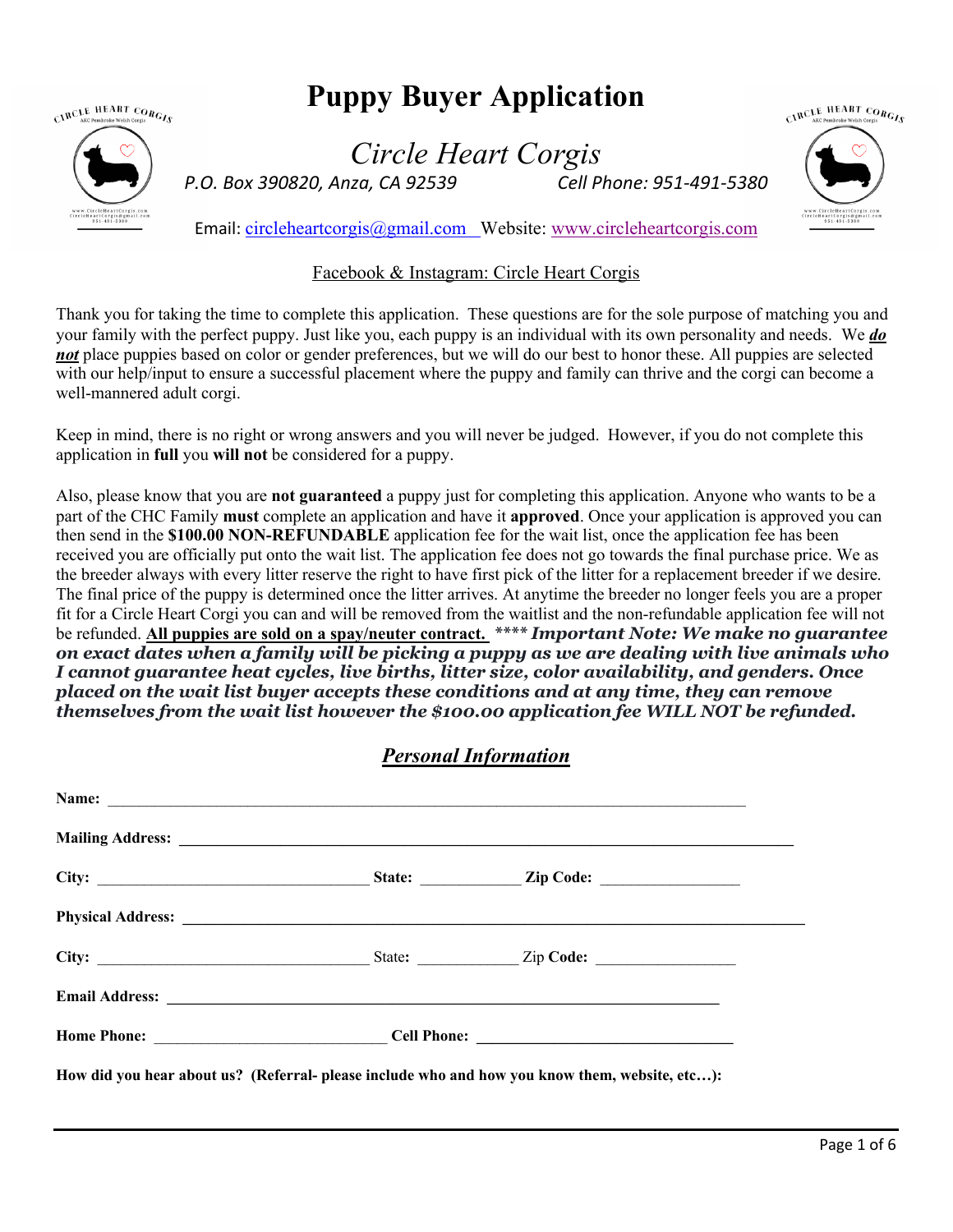# **Home Life**

**Please list all family members including whomever is completing application that live in your home. For children, please give me an idea of their experience with or exposure to dogs/puppies.**

**Include any children that often visit your home. (Attach extra paper if necessary):**

| Name                  | Age                                            | <b>Experience</b>                                                                                                                                                                           |                                                                                                                  |
|-----------------------|------------------------------------------------|---------------------------------------------------------------------------------------------------------------------------------------------------------------------------------------------|------------------------------------------------------------------------------------------------------------------|
|                       |                                                |                                                                                                                                                                                             |                                                                                                                  |
|                       |                                                |                                                                                                                                                                                             |                                                                                                                  |
|                       |                                                |                                                                                                                                                                                             |                                                                                                                  |
|                       |                                                |                                                                                                                                                                                             | Would you allow the breeder to spend time with your family to help teach proper puppy handling techniques?       |
|                       |                                                | "Virtual tours" via webcam, video, and/or photos may be acceptable.<br><u> 1989 - Johann Barn, amerikan berkema dalam berkema dalam berkema dalam berkema dalam berkema dalam berkema d</u> | Would you allow the breeder to visit your home for the purpose of viewing the puppy's future living environment? |
|                       | Do you rent your home?                         | If renting, please provide your landlord's name and most reliable contact information:                                                                                                      |                                                                                                                  |
|                       | What type of home do you live in? (Circle One) |                                                                                                                                                                                             |                                                                                                                  |
| House                 | Mobile Home                                    | Apartment                                                                                                                                                                                   | Duplex/Townhouse                                                                                                 |
|                       | What type of area do you live in? (Circle One) |                                                                                                                                                                                             |                                                                                                                  |
| City                  | Suburb                                         | Subdivision                                                                                                                                                                                 | Country                                                                                                          |
|                       |                                                | Do you have a fenced yard?                                                                                                                                                                  |                                                                                                                  |
|                       |                                                |                                                                                                                                                                                             |                                                                                                                  |
|                       |                                                |                                                                                                                                                                                             |                                                                                                                  |
| <b>Fence Material</b> |                                                | <u> 1989 - Johann John Stein, mars ar yw i ganrif y cynnwys y cynnwys y cynnwys y cynnwys y cynnwys y cynnwys y c</u>                                                                       |                                                                                                                  |
|                       |                                                |                                                                                                                                                                                             | If you do not have a fenced yard, how do you intend to exercise your puppy and allow him/her to potty?           |
|                       | If you move, what will you do with the puppy?  |                                                                                                                                                                                             |                                                                                                                  |
|                       |                                                | <u> 1989 - Johann John Stein, markin fizik ar yezhoù an den an den an den an den an den an den an den an den an d</u>                                                                       |                                                                                                                  |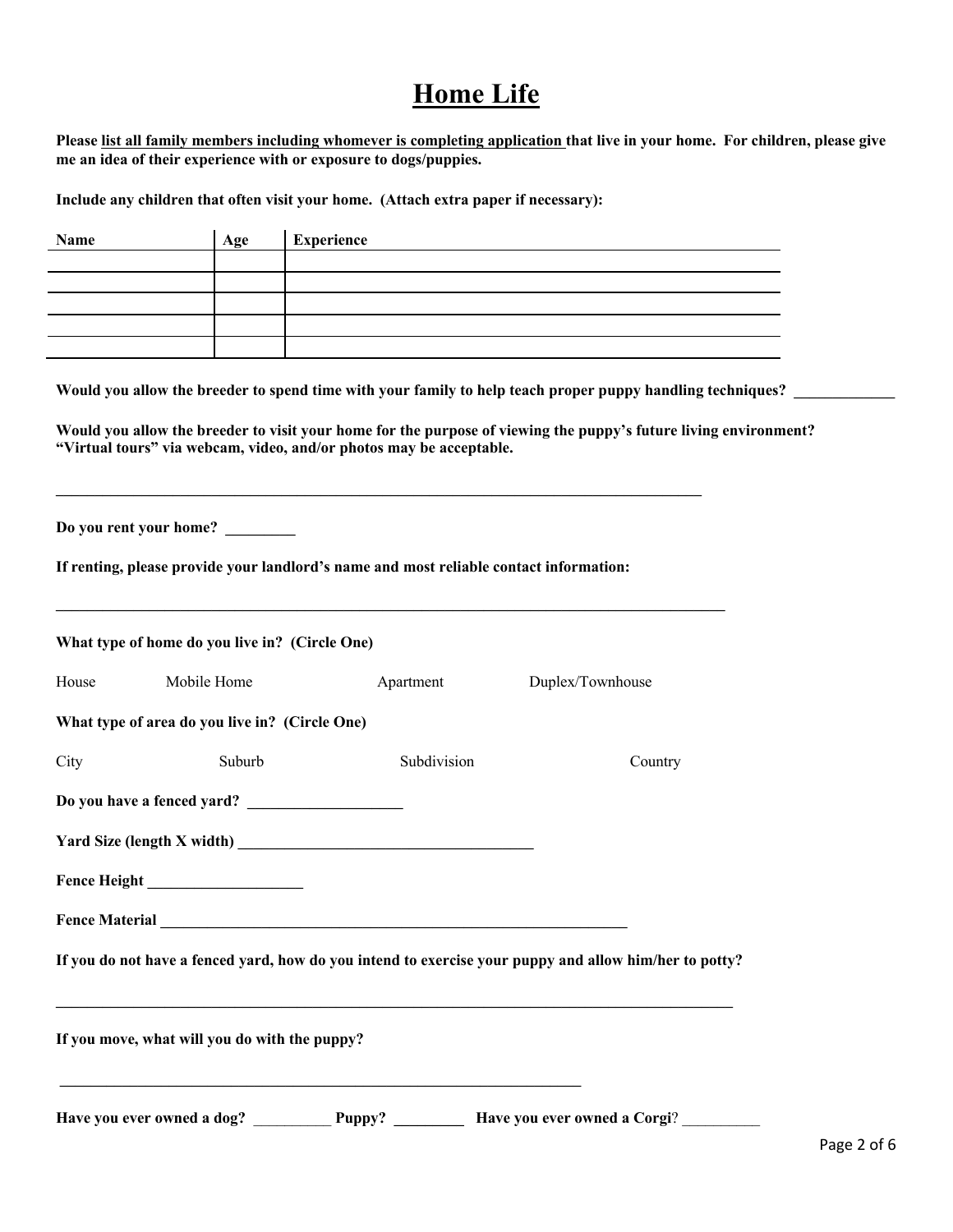## **If you answered yes to any of the above questions, do you still own the dog(s)/pup(s)?**

 $\mathcal{L}_\text{max}$ 

|                   | If you answered no to the above question, what happened to them? (Check all that apply): |                                                                                                                     |  |
|-------------------|------------------------------------------------------------------------------------------|---------------------------------------------------------------------------------------------------------------------|--|
|                   | Death(accidental)                                                                        | Death (natural)                                                                                                     |  |
| Placed in shelter | Missing/Stolen                                                                           | Returned to breeder                                                                                                 |  |
|                   |                                                                                          |                                                                                                                     |  |
|                   |                                                                                          | If you currently own any dogs, please list them. Include breed, age, sex, and whether they are "fixed" or "intact": |  |
|                   | If you currently own any (non-canine) animals, please list them:                         |                                                                                                                     |  |
|                   | On average, how many hours per day will the puppy be left alone?                         |                                                                                                                     |  |
|                   | Where will the puppy be kept while you are away? (Check all that apply)                  | ,我们也不能在这里的时候,我们也不能在这里的时候,我们也不能在这里的时候,我们也不能会在这里的时候,我们也不能会在这里的时候,我们也不能会在这里的时候,我们也不能                                   |  |
|                   |                                                                                          | Inside (free roam)                                                                                                  |  |
|                   | Outside (chained) __________ Outside (fenced/kennel) ________                            | Outside (free roam)                                                                                                 |  |
|                   |                                                                                          | Where will the puppy be kept while you are home during the day? (Check all that apply):                             |  |
|                   |                                                                                          | Inside (free roam)                                                                                                  |  |
|                   | Outside (chained) __________ Outside (fenced/kennel) ________                            | Outside (free roam)                                                                                                 |  |
|                   |                                                                                          | Where will the puppy be kept while you are home during the night? (Check all that apply):                           |  |
|                   | With Friend/Relative                                                                     | Inside (free roam)                                                                                                  |  |
|                   | Outside (chained) __________ Outside (fenced/kennel) _________                           | Outside (free roam)                                                                                                 |  |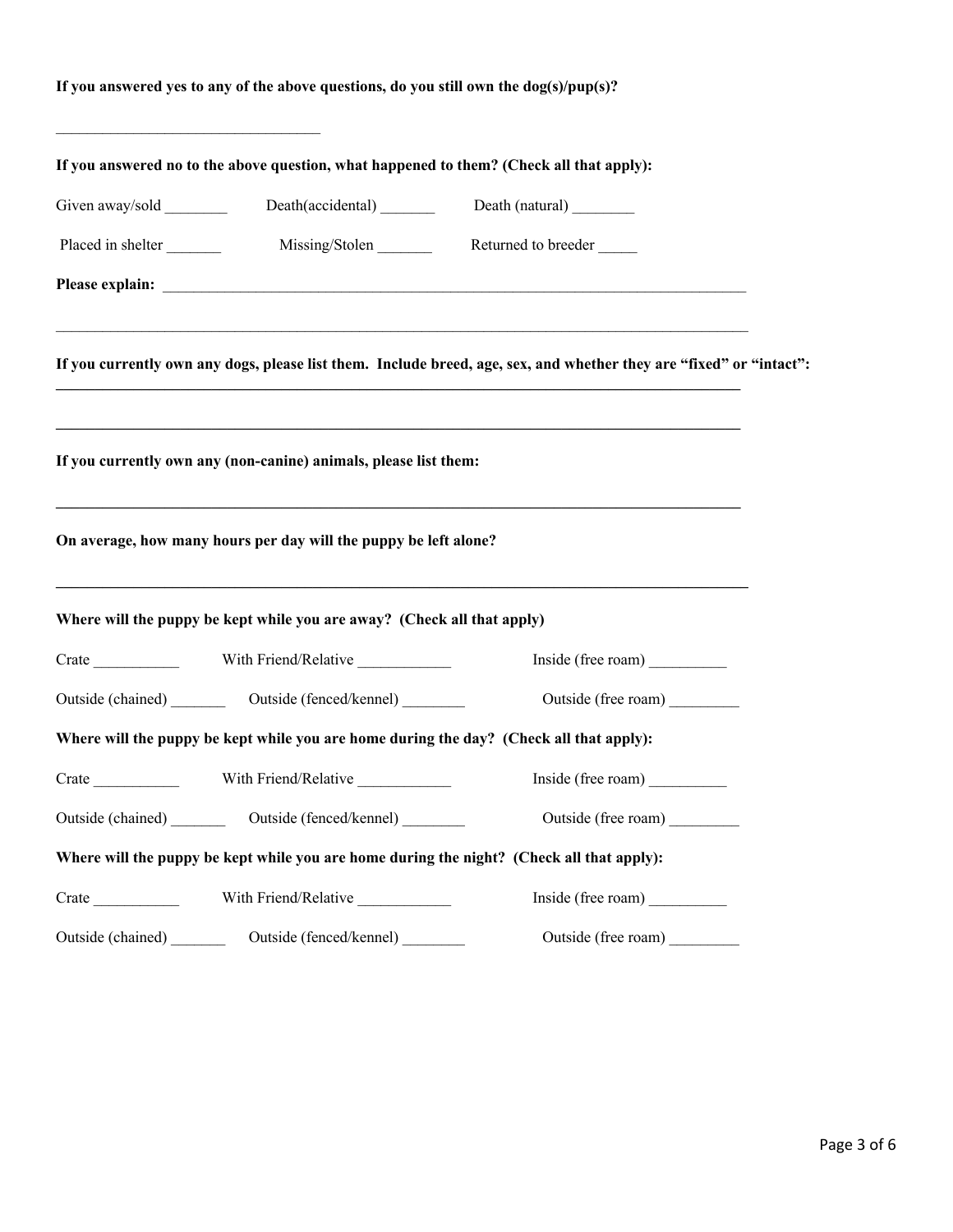| <b>Gender Preference: (Circle One)</b>                                                                                                                                                                                            | Male              | Female              |                                                                                                                       |
|-----------------------------------------------------------------------------------------------------------------------------------------------------------------------------------------------------------------------------------|-------------------|---------------------|-----------------------------------------------------------------------------------------------------------------------|
|                                                                                                                                                                                                                                   |                   |                     | Color Preference: (Circle One) *currently we only have dogs that produce these two colors of the Pembroke Welsh Corgi |
|                                                                                                                                                                                                                                   | Red / White       | Red Headed Tri      |                                                                                                                       |
| No Gender Preference                                                                                                                                                                                                              |                   | No Color Preference |                                                                                                                       |
| Would you consider a puppy of another gender if your preference is not available?                                                                                                                                                 |                   |                     |                                                                                                                       |
| Would you consider a puppy of another color if your preference is not available?                                                                                                                                                  |                   |                     |                                                                                                                       |
| <u> 1989 - Johann Stoff, deutscher Stoffen und der Stoffen und der Stoffen und der Stoffen und der Stoffen und der</u><br>How soon are you wanting to obtain a puppy? (Circle One)                                                |                   |                     |                                                                                                                       |
| ASAP<br>Within 60 days<br>Within 6 months                                                                                                                                                                                         |                   |                     | Within a year I do not care the wait as I just want the right puppy/breeder                                           |
| Are you willing to provide updates on the puppy's growth and development?                                                                                                                                                         |                   |                     |                                                                                                                       |
| <u> 2000 - Jan James James James James James James James James James James James James James James James James Ja</u><br>If, at any time, you are no longer able to keep your puppy/dog, do you agree to return him or her to us? |                   |                     |                                                                                                                       |
| Are you buying this puppy as a gift?                                                                                                                                                                                              |                   |                     |                                                                                                                       |
|                                                                                                                                                                                                                                   |                   |                     |                                                                                                                       |
| Do you intend to have your puppy participate in any of the following? (Check all that apply):                                                                                                                                     |                   |                     |                                                                                                                       |
| Pet/Companion                                                                                                                                                                                                                     | Conformation      | Breeding            |                                                                                                                       |
| Herding Trials                                                                                                                                                                                                                    | Working Livestock | Fly Ball            | $Disc Dog$ <sub>_____</sub>                                                                                           |
| Guard Dog<br>Therapy/Service                                                                                                                                                                                                      | Obedience/Rally   | Search & Rescue     |                                                                                                                       |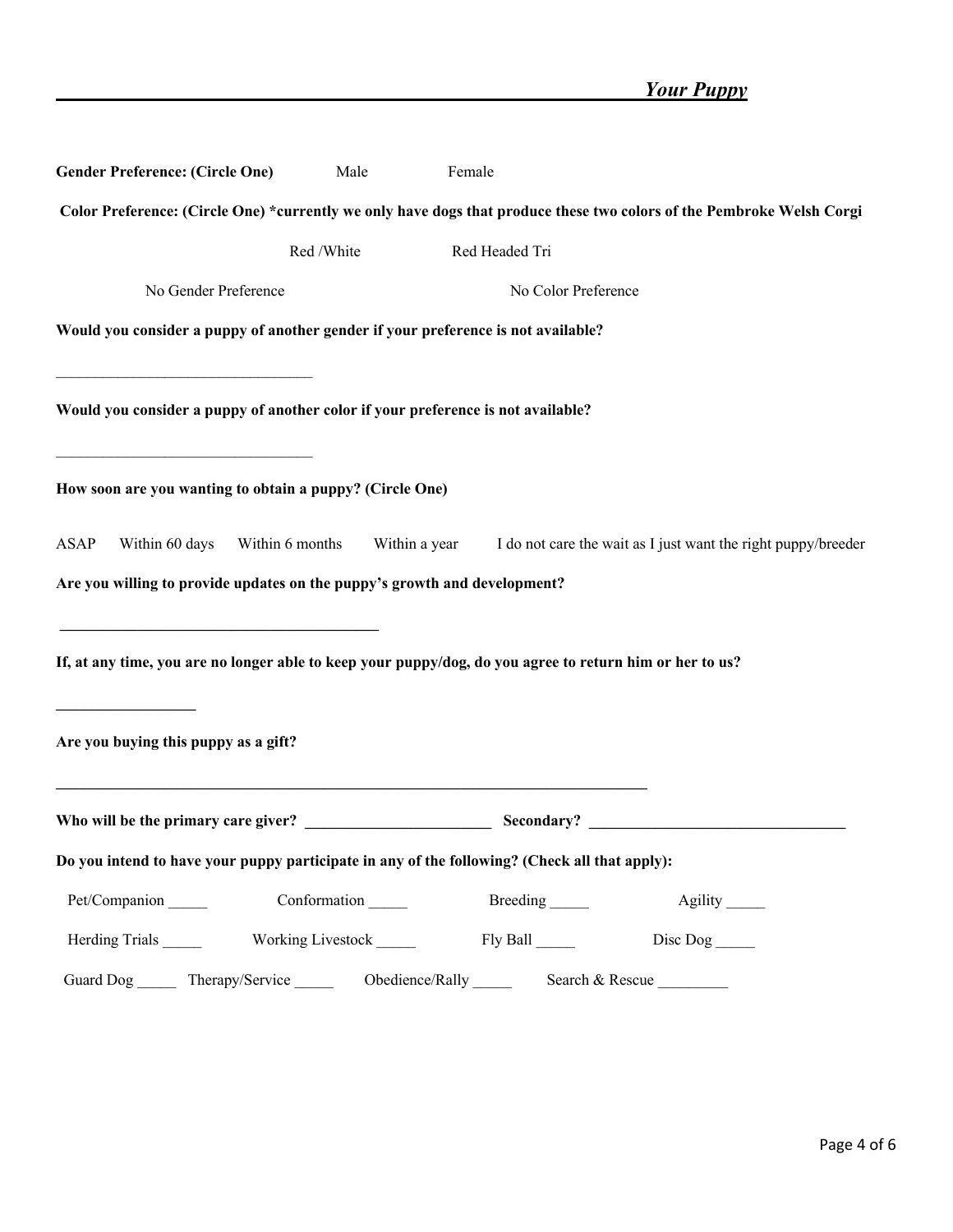**Do all family members agree with adding a Corgi to your family?**

**What attracts you to the breed?**

**Are you aware of and can you keep up with the physical exercise needs?**

**\_\_\_\_\_\_\_\_\_\_\_\_\_\_\_\_\_\_\_\_\_\_\_\_\_\_\_\_\_\_\_\_\_\_\_\_\_\_\_\_\_\_\_\_\_\_\_\_\_\_\_\_\_\_\_\_\_\_\_\_\_\_\_\_\_\_\_\_\_\_\_\_\_\_\_\_\_\_\_\_\_\_\_\_\_\_\_**

 $\mathcal{L}_\mathcal{L}$ 

**\_\_\_\_\_\_\_\_\_\_\_\_\_\_\_\_\_\_\_\_\_\_\_\_\_\_\_\_\_\_\_\_\_\_\_\_\_\_\_\_\_\_\_\_\_\_\_\_\_\_\_\_\_\_\_\_\_\_\_\_\_\_\_\_\_\_\_\_\_\_\_\_\_\_\_\_\_\_\_\_\_\_\_\_\_\_\_\_**

 $\mathcal{L}_\mathcal{L}$ 

**\_\_\_\_\_\_\_\_\_\_\_\_\_\_\_\_\_\_\_\_\_\_\_\_\_\_\_\_\_\_\_\_\_\_\_\_\_\_\_\_\_\_\_\_\_\_\_\_\_\_\_\_\_\_\_\_\_\_\_\_\_\_\_\_\_\_\_\_\_\_\_\_\_\_\_\_\_\_\_\_\_\_\_\_\_\_\_\_**

**\_\_\_\_\_\_\_\_\_\_\_\_\_\_\_\_\_\_\_\_\_\_\_\_\_\_\_\_\_\_\_\_\_\_\_\_\_\_\_\_\_\_\_\_\_\_\_\_\_\_\_\_\_\_\_\_\_\_\_\_\_\_\_\_\_\_\_\_\_\_\_\_\_\_\_\_\_\_\_\_\_\_\_\_\_\_\_\_**

**\_\_\_\_\_\_\_\_\_\_\_\_\_\_\_\_\_\_\_\_\_\_\_\_\_\_\_\_\_\_\_\_\_\_\_\_\_\_\_\_\_\_\_\_\_\_\_\_\_\_\_\_\_\_\_\_\_\_\_\_\_\_\_\_\_\_\_\_\_\_\_\_\_\_\_\_\_\_\_\_\_\_\_\_\_\_\_\_**

**\_\_\_\_\_\_\_\_\_\_\_\_\_\_\_\_\_\_\_\_\_\_\_\_\_\_\_\_\_\_\_\_\_\_\_\_\_\_\_\_\_\_\_\_\_\_\_\_\_\_\_\_\_\_\_\_\_\_\_\_\_\_\_\_\_\_\_\_\_\_\_\_\_\_\_\_\_\_\_\_\_\_\_\_\_\_\_\_**

**\_\_\_\_\_\_\_\_\_\_\_\_\_\_\_\_\_\_\_\_\_\_\_\_\_\_\_\_\_\_\_\_\_\_\_\_\_\_\_\_\_\_\_\_\_\_\_\_\_\_\_\_\_\_\_\_\_\_\_\_\_\_\_\_\_\_\_\_\_\_\_\_\_\_\_\_\_\_\_\_\_\_\_\_\_\_\_\_**

**\_\_\_\_\_\_\_\_\_\_\_\_\_\_\_\_\_\_\_\_\_\_\_\_\_\_\_\_\_\_\_\_\_\_\_\_\_\_\_\_\_\_\_\_\_\_\_\_\_\_\_\_\_\_\_\_\_\_\_\_\_\_\_\_\_\_\_\_\_\_\_\_\_\_\_\_\_\_\_\_\_\_\_\_\_\_\_\_**

**\_\_\_\_\_\_\_\_\_\_\_\_\_\_\_\_\_\_\_\_\_\_\_\_\_\_\_\_\_\_\_\_\_\_\_\_\_\_\_\_\_\_\_\_\_\_\_\_\_\_\_\_\_\_\_\_\_\_\_\_\_\_\_\_\_\_\_\_\_\_\_\_\_\_\_\_\_\_\_\_\_\_\_\_\_\_\_\_**

**Are you aware of the need for mental stimulation?**

**What will you do to keep your dog/pup's mind busy?**

**Do you have any concerns or questions regarding raising a Corgi? Or anything special you want us to know in regards to considering you and your family for one of our puppies? If so, please list them:**

#### **VETERINARIAN INFORMATION / REFERENCES**

If you have a veterinarian, please provide contact information below. If not, it's a good idea to start looking for a great vet prior to taking a puppy home.

| Name:    | <u> 1980 - Johann Barbara, margaret eta idazlear</u>                                                                   |  |
|----------|------------------------------------------------------------------------------------------------------------------------|--|
|          |                                                                                                                        |  |
| Address: | the control of the control of the control of the control of the control of                                             |  |
|          |                                                                                                                        |  |
| Phone:   | <u> 1989 - Jan Barnett, mars ann an t-Amhraid ann an t-Amhraid ann an t-Amhraid ann an t-Amhraid ann an t-Amhraid </u> |  |
|          |                                                                                                                        |  |
| E-mail:  |                                                                                                                        |  |
|          |                                                                                                                        |  |